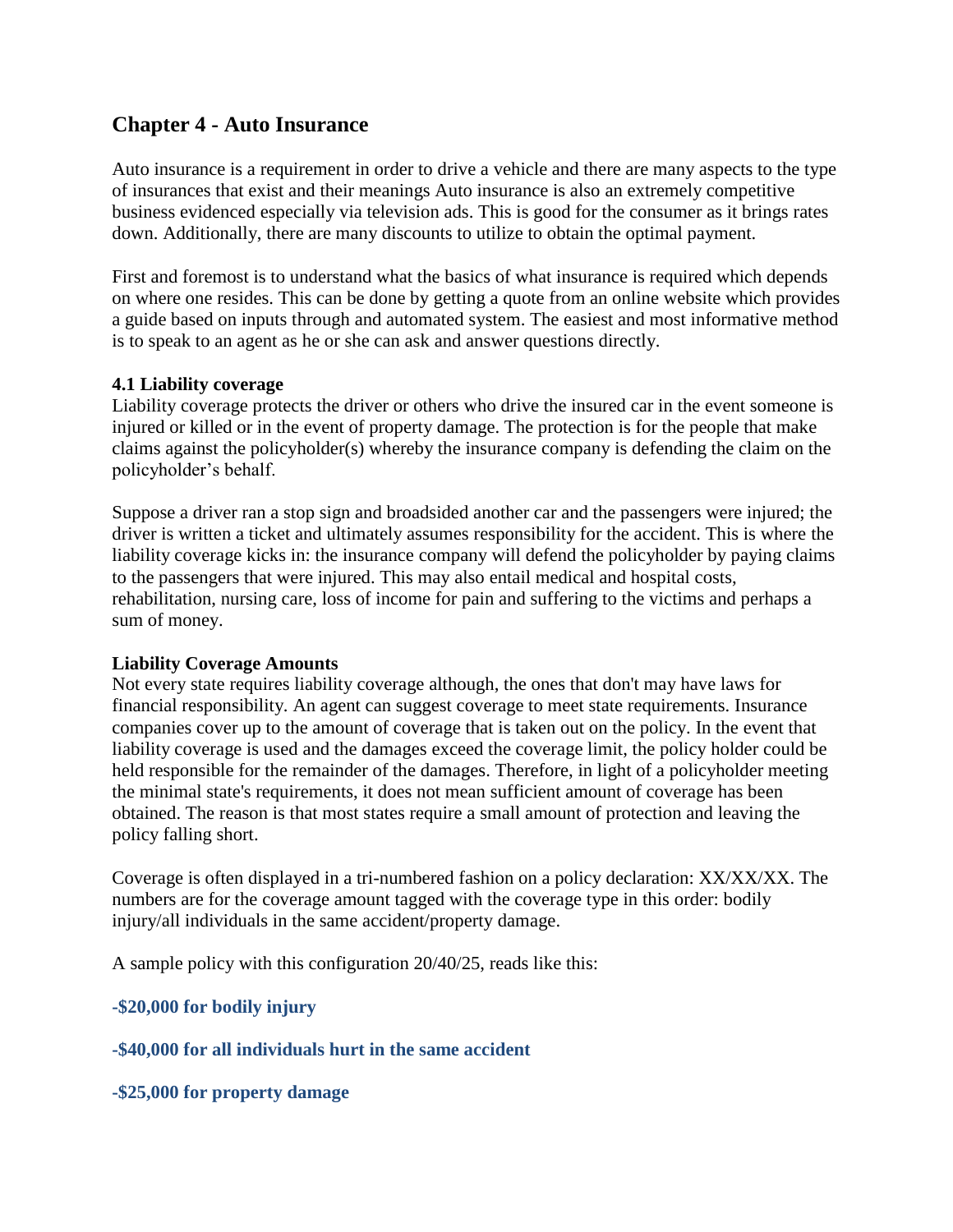## *How much Liability Coverage is Necessary?*

Commonly coverage is in the range at 100/300/100 and for a single limit, \$300,000. At minimal, coverage should meet the state requirements, as liability claims can be expensive. The insurance agent can make a recommendation as to say, what does he or she carry on their vehicle and the reasons why.

## **4.2 No Fault Insurance**

When an accident occurs it's not always clear who's is at fault. This is can lead to legal actions and may be very expensive if an accident victim chooses to take recourse. Plus, the victim may not end up with any restitution even though they feel they are deserving of it. Now the liability insurance is the policyholder's main financial defense from others, however the purpose of nofault insurance is to attempt to remove fault from the liability. The premise *no-fault insurance* is for the medical expenses to be paid by a victim's own insurance company no matter who is to blame for an accident. Therefore, the costs can be eliminated and possibly delays of any legal actions.

## **Variances of coverage between states**

Some states require no fault coverage and some allow for "add-on" plans where coverage can be increased. No fault laws are not universal, although they have many things that are similar to each other. In general no fault plans…

**-Don't pay for pain and suffering. The policyholder would have to sue someone.**

**-Will not allow others be sued until the no-fault coverage insurance exceeds a certain level. A policyholder cannot be sued by anyone until his or her costs exceed that limit.**

**-The insurance company pays the policyholder and all others covered by the policy for medical bills and lost wages. It also may cover the cost of hiring people to do household tasks that are unable to be performed as a result of injuries and funeral expenses up to specified limits.**

In some states drivers have to buy what is called "traditional liability insurance" to protect themselves against suits that are no fault claims that are within no-fault regulations. However, if anything monetary is awarded, the payments may be reduced due to compensation from the nofault insurance.

### **4.3 Collision Insurance**

Collision coverage pays for damage to the car no matter who is at fault even if another person is not involved in the accident. The insurance company can also take over a claim on another driver. If there is an accident and it is a "he said, she said" situation the insurance company typically acts on the behalf of the policyholder to hold the other party responsible for the accident and pay the deductible.

Collision insurance is not typically required by state insurance laws; however, finance companies generally require drivers to have it. Most finance companies will ask to be named as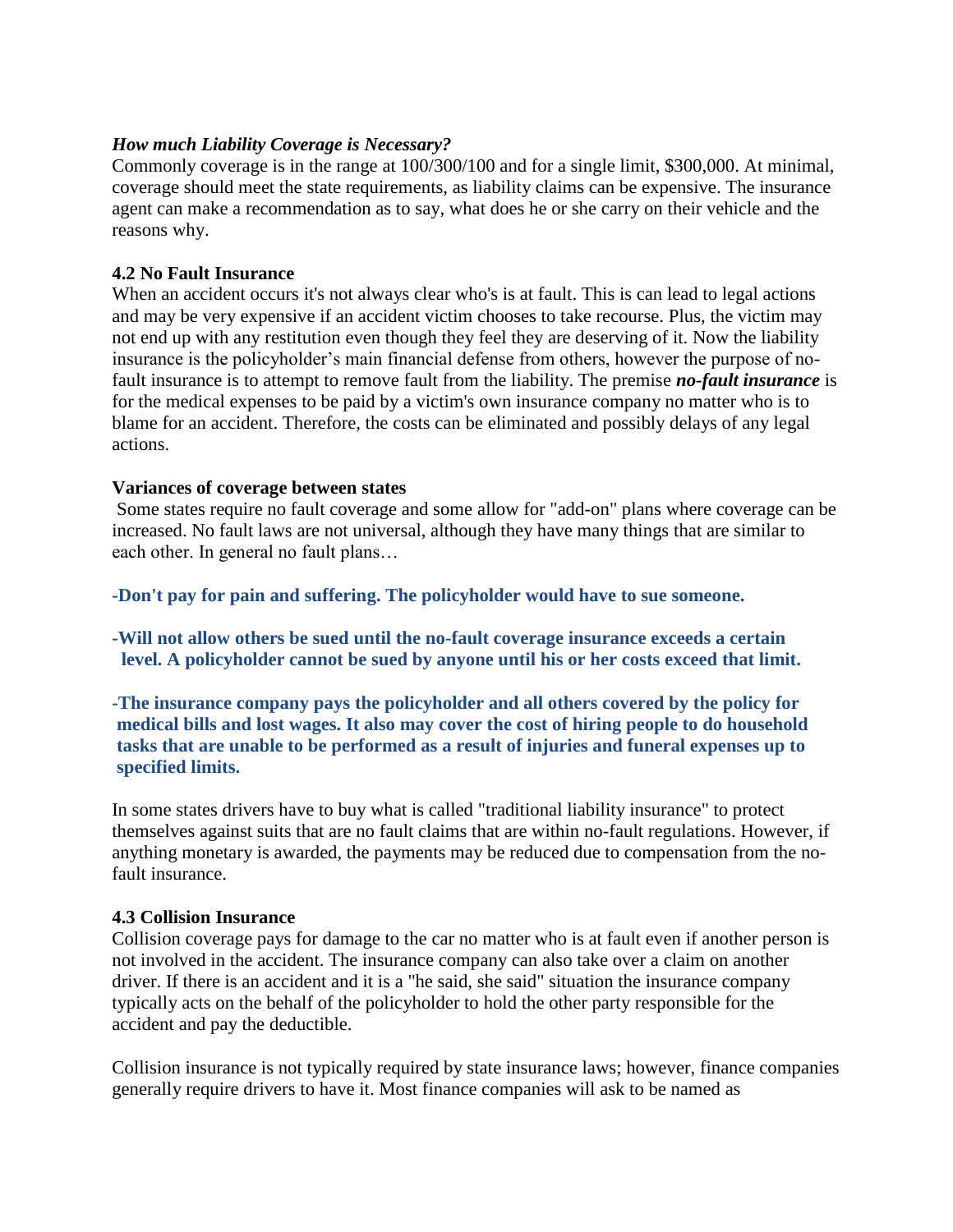*"lienholder"* (is someone who has either leased a vehicle to a consumer with an insurable interest, or given you money on loan to buy it) on the auto insurance policy for a financed car. In the instance that a driver owns the vehicle collision insurance isn't required, but it is advisable to have it unless the car holds little value. Suppose a driver owns a vehicle outright that is worth \$12,000 and the car receives \$5,000 in damage and is not drivable. The only way to fix the car is to pay that \$5,000 tab whereas a typical \$500 deductible would cover it.

#### *Broad Form Collision*

Another form of collision is broad form that is only offered in Michigan. Broad form benefits are paid in the event of a collision regardless of which driver is at fault in the accident. The difference with this coverage is the deductible is only paid by policyholder if he or she is at fault.

### **4.4 Comprehensive Insurance**

By another name this would be hazard insurance. It helps protect a car against damages that are not related to a collision. It covers many unfortunate incidents such as:

| Auto theft and contents    | Hail           | Falling objects |
|----------------------------|----------------|-----------------|
| Chipped/cracked windshield | Glass breakage | Fire            |
| Accident with an animal    | Water          | Vandalism       |
| Windstorm/Tornado          | Explosion      | Flood           |

Just about every driver has had a rock fly off from a truck or a semi and take a chip out of the windshield or heard the story about someone who hit a deer while driving. In some ways it is no different than collision insurance because damage was inflicted on the vehicle, however collision is colliding with another vehicle and puts it into another category.

Comprehensive insurance can be optional or required depending on whether a vehicle is financed or leased. A deductible may be required when needing vehicle repairs and the amount coverage can go up to a vehicle's cash value depending on the nature of the claim. Comprehensive coverage may also provide compensation for car rental in the event that vehicle is stolen. Typically, when renting a vehicle if the rental company's insurance is declined then the coverage that is used on the vehicle in repair will apply to the rental car.

### *Comprehensive Collision Payment Reduction*

Comprehensive cost may be reduced if a vehicle has an anti-theft device or if a car is stored in a garage or in a covered area

### **Medical Payments**

Policies have options on them to for medical coverage. This not only applies to the policyholder but also for family members and guests if they are injured in the car. Individually, medical coverage can apply when insured is driving the car or when in another's or if an injury occurs while bicycling or walking, even if the policyholder is not at fault. Coverage can range to a variety of things but they can vary between insurers.

Coverage can last for a few years or more after an accident but it depends on the amount of coverage purchased in accordance to an insurance company's policies. One caveat is that payments may be reduced in the event that a policyholder receives compensation from other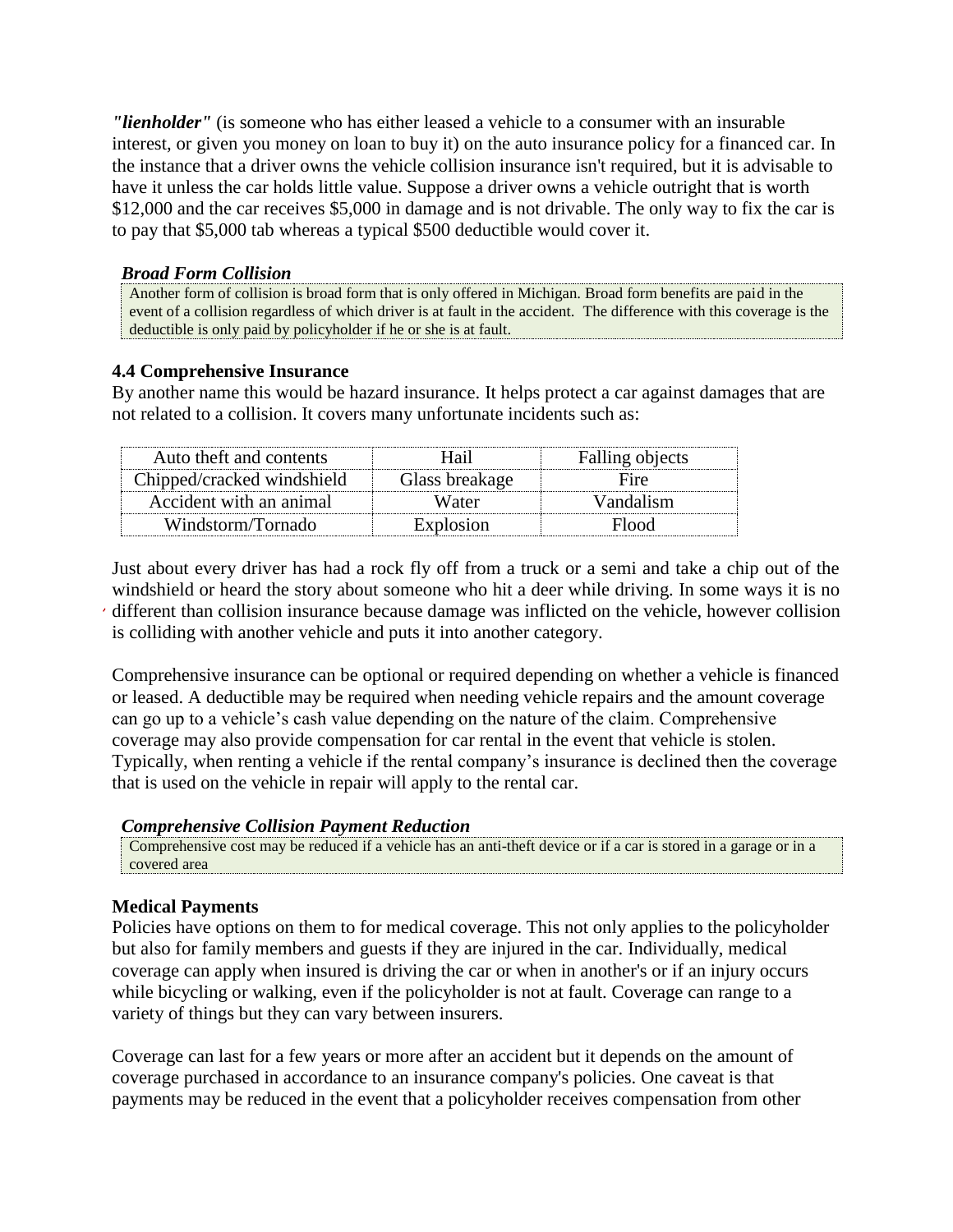areas of the policy or from other sources. Some companies may only reimburse expenses when other forms of compensation on the policy exceed their limits. When reviewing a policy check to see if any additional medical coverage is needed in case other areas of the policy are insufficient.

## **4.5 Umbrella Policies**

An umbrella policy covers above and beyond what auto or homeowner's insurance liability insurance covers. Umbrella coverage kicks in the liability limits have been exhausted in other policies. So if a policyholder has an umbrella policy for \$1 million and is sued for \$500,000, but had \$400,000 in total coverage, the umbrella policy would kick in to help. It may also cover items outside of the auto or homeowner's policies such as bodily injury and personal injury.

Personal injury may range from items such as defamation of character to false imprisonment. Items that the umbrella may not cover are for punitive damages, which are beyond monetary losses and other claims such as arising from business endeavors or from getting diseases such as cancer.

## *Note - Know that many insurance companies will not offer an umbrella policy unless a policyholder has home and auto insurance policy and the insurer may require certain deductibles within those policies to be upheld.*

They key with these policies is be sure what the policy covers before making a decision. A  $$1$ million policy is probably in the neighborhood of \$150 - \$300 a year. Relatively speaking that is a small price and the reason is simple: If an insurance company already has a homeowner's and an auto policy, this means that these two policies will help pay for damages first before the umbrella policy takes effect.

## *Reducing the Umbrella Policy Cost*

A way to combat the cost of an umbrella policy is to consider raising the liability coverage in the homeowner's and auto insurance policies, which may eliminate the need for an umbrella policy outright.

## **When to Consider an Umbrella Policy**

The main reason to consider an umbrella policy when a policyholder has many assets or if there is more than a normal risk of being sued. For example, someone may have items in their home that can cause danger to others. Another reason is to have the insurance to cover the rare occurrences; perhaps a guest didn't see the ice the walkway when entering the home or the dog is prone to jumping on people. The likelihood of using an umbrella policy is probably much less than the liability and homeowner's policies. Therefore, it may not be something that is necessary unless a policyholder has a history of making claims on the homeowner's or auto insurance policies. Paying perhaps \$25 more a year is a small price to pay if the coverage is needed or elected

## **Uninsured Motorists**

Although most states require auto insurance not everyone on the road has it. There's an area within automobile policies for uninsured/underinsured motorists that provides protection and family members who live in the same household who are hurt by one of these types of drivers. In most states insurance companies have to offer uninsured or underinsured coverage and this is highly recommended to be included in the policy.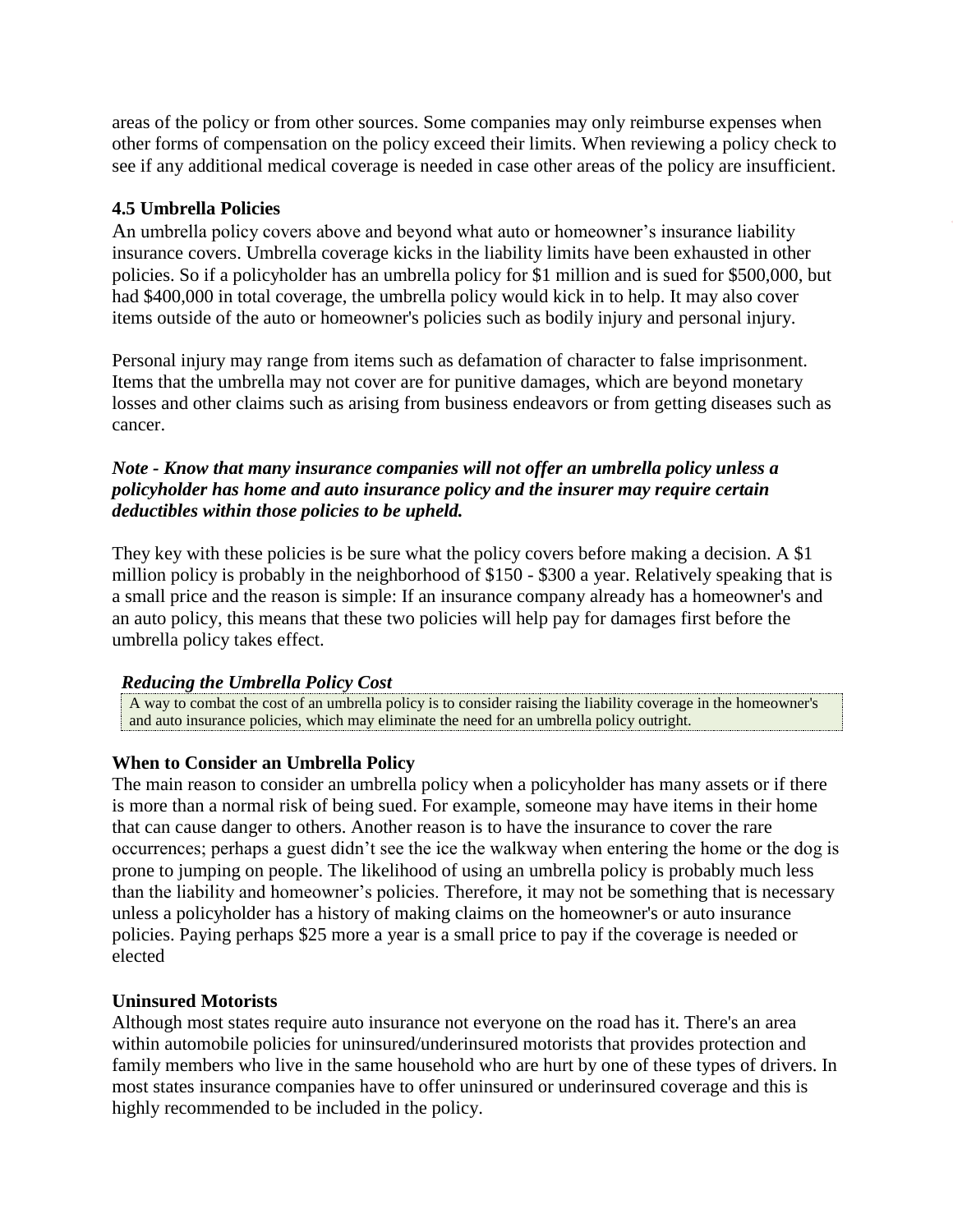This type of coverage can apply when the policyholder is in the car, while walking, (possibly bicycling) and if there is a hit-and-run accident. As far as guests being involved, they may qualify if they are hurt while riding in the policyholder's car. This kind of coverage usually applies when bodily injury is involved. To be able to use such coverage the other driver in the accident has to be at fault. If who's at fault is in the balance, it may involve arbitration with the insurer to make a determination.

### **4.6 Gap insurance**

Gap Insurance is protection when a car is stolen or totaled. Gap insurance will pay the difference between what is owed on the car and what it is actually worth. For example, a policyholder owes \$24,000 on a car and it is worth \$20,000. Then in an unfortunate event, it was stolen. When reading the policy, it may say that only \$20,000 is covered, however the remaining \$4,000 is the "gap" and the gap coverage would pay for the remaining \$4,000 and possibly the deductible.

It is common with low down payment deals on automobiles that owners may owe more than what the car is worth for a large period of the loan. This may also happen with someone who pays a large amount of money for a vehicle: Suppose a new Corvette was purchased for \$50,000, and \$45,000 is borrowed and it is worth 40,000. Then two months later, it is stolen leaving the policyholder short on the insurance coverage. The insurance company will kick in the remaining \$5,000.

Many leasing contracts have gap coverage built in, but it is not necessarily the case when purchasing a vehicle. Therefore, purchasing gap insurance needs to be assessed on case by case basis. The price for coverage is relatively cheap however some insurers don't offer gap insurance and others offer it but do not advertise it.

### **4.7 Knowing the Rules of the Policy**

Insurance companies vary on what they consider when quoting a price, therefore be sure to ask questions; being an informed consumer fosters informed decisions for protection of needs and the bottom line in the budget. For example, suppose a driver accepts a policy with a new company and has no tickets on the driving record and then three months later is issued a ticket. This may change the vehicle rating or it may change the class range as a different class of driver. Does the rate increase?

Other questions to consider ask are:

-How does the claims process work?

-Are policies affected by a credit scoring system and how does it work?

-Do you have recommended bump shops in your local area and is the work guaranteed?

-Is the bump shop paid directly by you or is a check sent to me?

-For car rental insurance what is my limit and which companies can I use?

-Is car rental applicable when my car is in for service?

-How many days of car rental is covered on my policy?

**-**What is the coverage for roadside assistance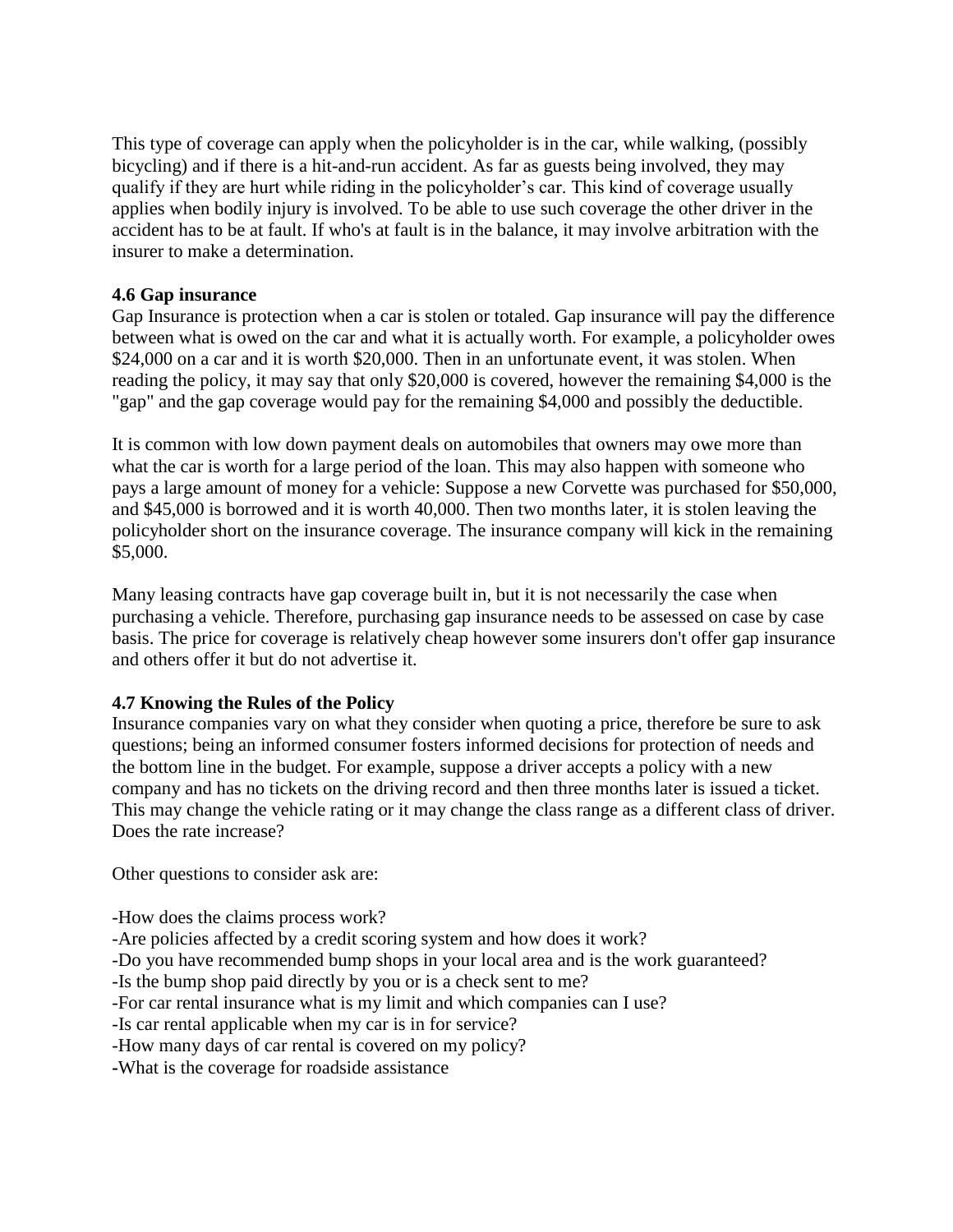-How does the process work if I am being sued under my liability coverage? -If I have a claim that is not my fault, is it considered as a negative mark on my rating? -What are the payment options on my policy? Monthly, every six months, yearly etc.

## **How Policies Are Priced**

Pricing can be due to several factors and some play a larger part than others. Some are more obvious than others. The best way is to know what items that affects the premium is by reading the current policy or asking question when obtaining a price quote. Knowing this allows opportunities to find errors within the criteria and to be able to modify the policy in the future when life situations fluctuate. Below are many of the commonly seen items that may dictate a policy's pricing structure.

## *Age or Years of Driving Experience*

Younger drivers pay more than the older ones, based on nothing more than statistics. Common driver infractions and accidents are higher among the youth do to nothing more than experience. Most companies have barriers of age that once exceeded will put drivers into lower rate classes. (This usually fades out by the mid-twenties)

## *The Make of the Car*

Cheaper vehicles are cheaper to produce and expensive cars are more expensive to produce. This also holds true for repairing them for collision and comprehensive claims and replacing them all together. Also some vehicles tend to be stolen more than others. According to the *Highway Loss Data Institute*, the highest theft claims rates per 1,000 vehicles from 2008 through 2009 are shown below:

| <b>Vehicle</b>                | <b>Claim Frequency</b> |
|-------------------------------|------------------------|
| Cadillac Escalade             | 10.8                   |
| Ford F-250 4WD                | 9.7                    |
| Chevrolet Silverado 1500 crew | 9.2                    |
| Ford F-450 crew 4WD           | 7.9                    |
| GMC Sierra 1500 crew          | 7.3                    |
| Chrysler 300                  | 7.1                    |
| Ford F-350 crew 4WD           | 7.0                    |
| Chevrolet Avalanche 1500      | 6.4                    |
| <b>GMC Yukon</b>              | 6.4                    |
| Chrysler 300 Hemi             | 6.3                    |

### *Income*

If insurance pays for lost wages due to an automobile accident, the premium may be higher or lower depending on the income.

### *Driving Record and Previous Insurance History*

This can play the largest part in pricing a policy. Some states require insurance companies to accept applicants at regular rates if they meet specific criteria. Exceptions to this are those who fall out of specific boundaries with backgrounds that include traffic and drunken driving convictions and at-fault accidents. The more tickets and accidents one has, the higher the rates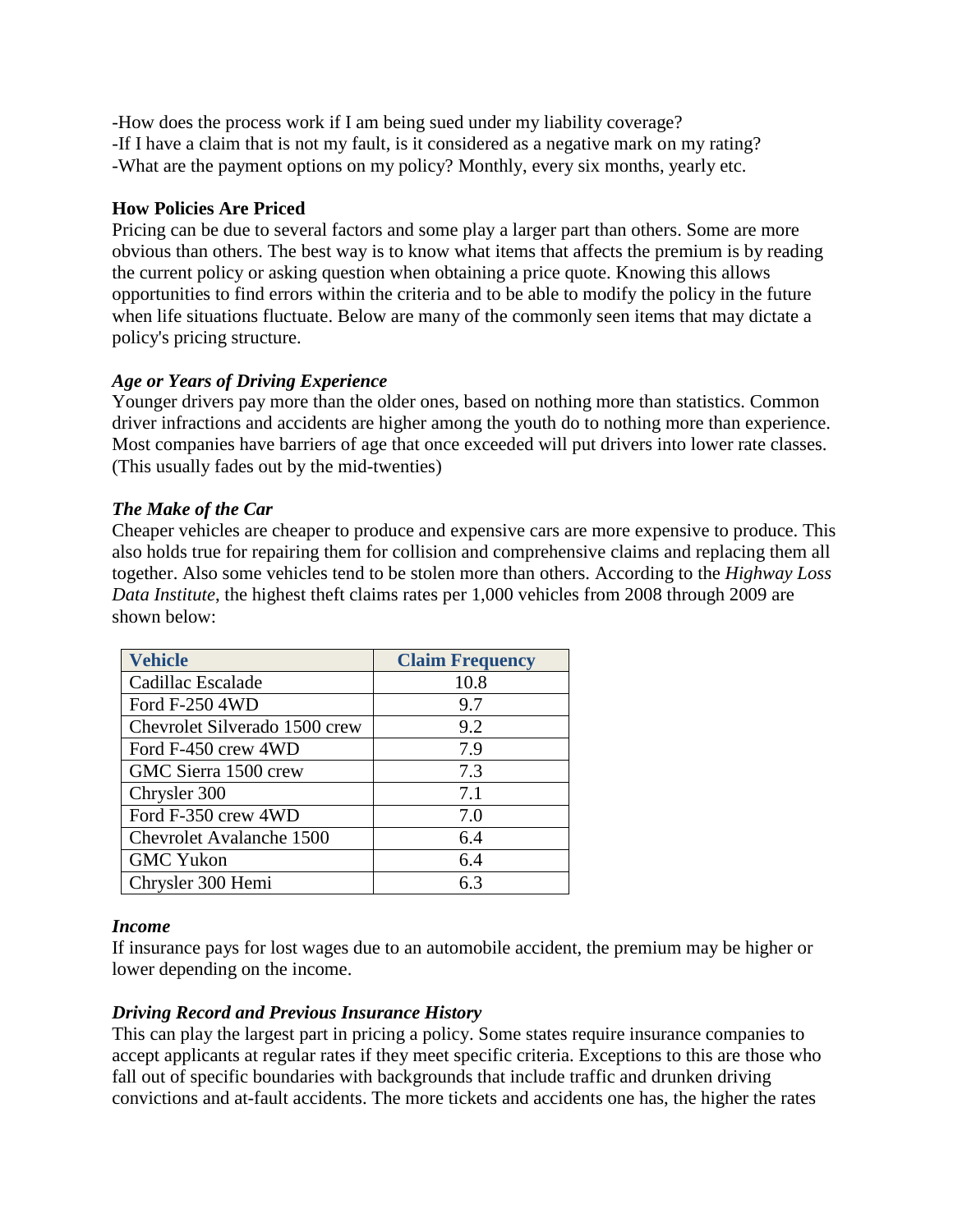may be just as they should be lower when a driving record is cleaner. Also, failing to make premium payments or cancellation from non-payment should cause rates to be higher.

## *Vehicle Usage*

Some people use their car to drive to work and others just for pleasure. Often, the amount of miles put on a vehicle plays a factor in the premium payments. One who drives 10 miles a day as opposed one who drives 60 will probably will receive a lower rate respectively.

## *Lifestyle Conditions*

Rates may be affected on whether someone is single, married or have children, own a home and the number of vehicles owned.

## *Extras*

Adding optional items separate from the general policy such as roadside assistance and car rental coverage can affect the premium.

## *Credit scoring*

Credit scoring views an individual's credit history and is tied to a scoring system the insurance company uses. The insurance companies feel that there is some correlation between one's credit score and the likelihood that the policyholder will file a claim. Marks on a credit report could command a higher premium and typically the insurance company does not reveal how the premium is affected; rather they have a rating scale based on a model that the agent probably does not know.

### *Place of Residence*

If a policyholder lives in a crime-ridden area as opposed to one with less crime, the difference can be huge. A driver whose neighborhood has a large history of claims means that the insurance company takes on the risk associated with it. Some areas simply have a history of more accidents occurring and therefore it will raise the premium.

### **Knowing a company's history**

Gain as much information before calling companies to insure with. There is a plethora of them seeking business noted by the several television ads alone, however there several smaller companies that are less-known to the common person. A good safeguard to find information a company's reputation is Best's Insurance Reports, which is available at the local library (free) and the Internet. Here is some information to look for:

- -Operational and financial information
- -Confirm the five-year rating history
- -Determine which states insurance companies are licensed in
- -Research competitors/insurers

A little research can go a long way. There can be the temptation to insure with a company that offers an attractive price but if they have red flags it can cost more down the road. The major companies shouldn't be much of a concern as with the smaller and unfamiliar ones.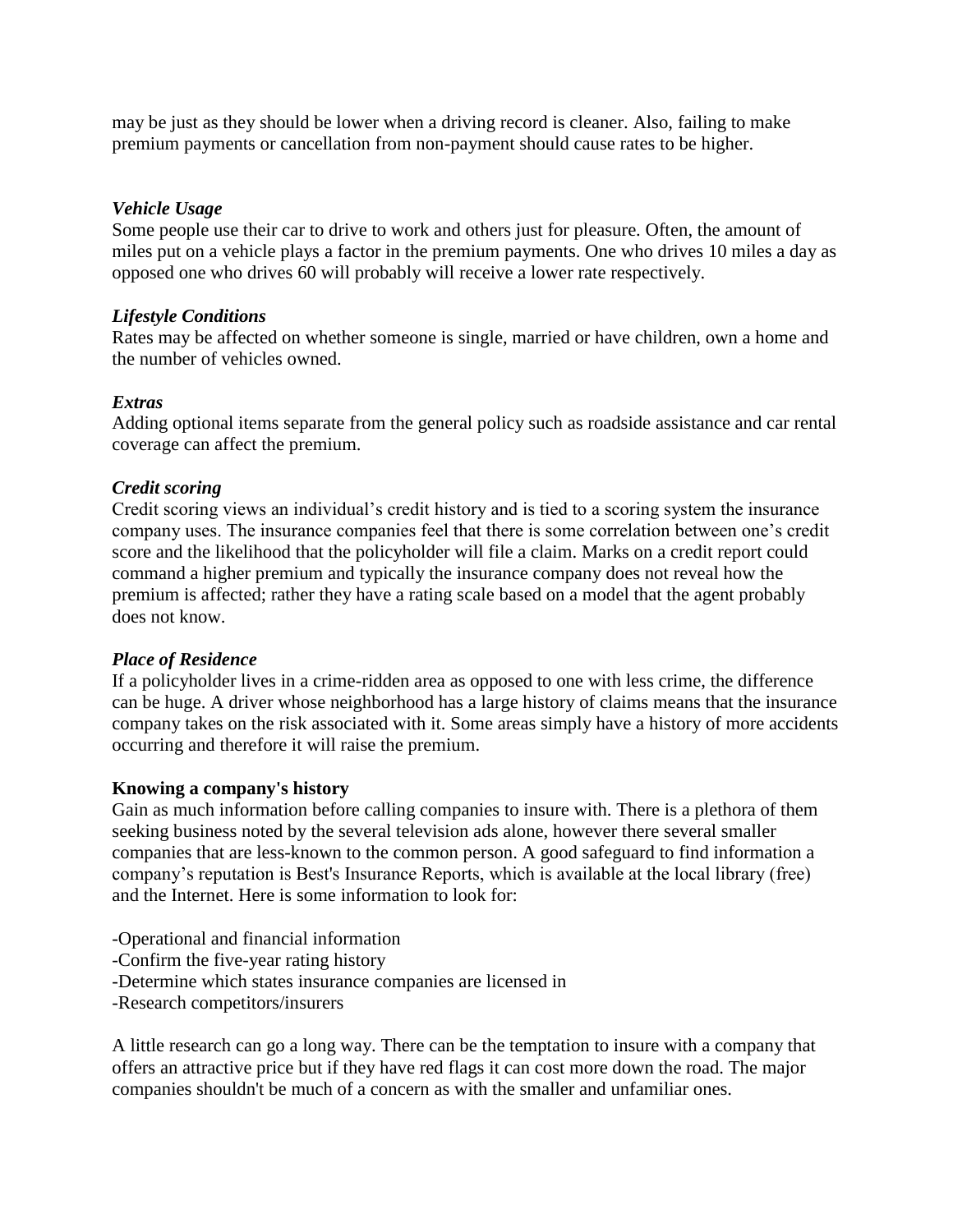#### **4.8 The Premium**

The premium is the total amount of what is due to insurance company for a specific period of time. It can be in the form of yearly or biyearly and it is usually paid on a monthly basis. Some companies require quarterly payments (upfront) and some require five consecutive monthly payments and the six month is skipped. Within the insurance documents it will list what is covered including the deductibles. There are two main types:

### **-\$250 for comprehensive -\$500 for collision**

The deductible is part of an insurance policy that the insured pays for each occurrence. For example, if an accident occurs and the deductible is \$300 and damage is \$700, the insurance company pays the remaining \$400.

There are policies that can help the policy holder pay less money in certain cases if there is a car insurance deductible waiver. In states where it's available, drivers are required to buy a collision deductible waiver in conjunction with the collision coverage. The purpose of this coverage is for the insurance company to pay the collision deductible if the insured car is involved in an accident in and the other driver is an uninsured motorist and is held legally responsible.

Depending on where one resides a deductible waiver may not be required, however it is recommended one for the protection and two, because it is small cost to the premium.

### **Reward Programs**

The competition between the major auto insurance carriers is fierce and this promotes them to offer more the consumer's pocketbook. With these programs it is important to understand how they work and it they are truly beneficial. Not all programs are offered by all companies and the logistics behind them will vary.

### *Vanishing Deductibles*

The premise behind vanishing deductibles is to reward drivers for accident-free history. If a policyholder is accident-free for a year it will decrease the deductible by \$50-\$100. Being a part of this program provides:

**-Earn a \$100 deductible credit immediately which applies to applies to both comprehensive and collision** 

**-Every year where the driver is accident and major violation-free, with constant auto coverage, an additional \$100 credit will be applied to a maximum of \$500.**

**-Claims are automatically settled using the deductible credit which will be reset to \$100. There is not cash value to the product the entire credit will be used in the event of a claim.** 

**-The diminishing deductible credit will never go below \$100. If the feature is removed from the policy earned credit resets to \$0.**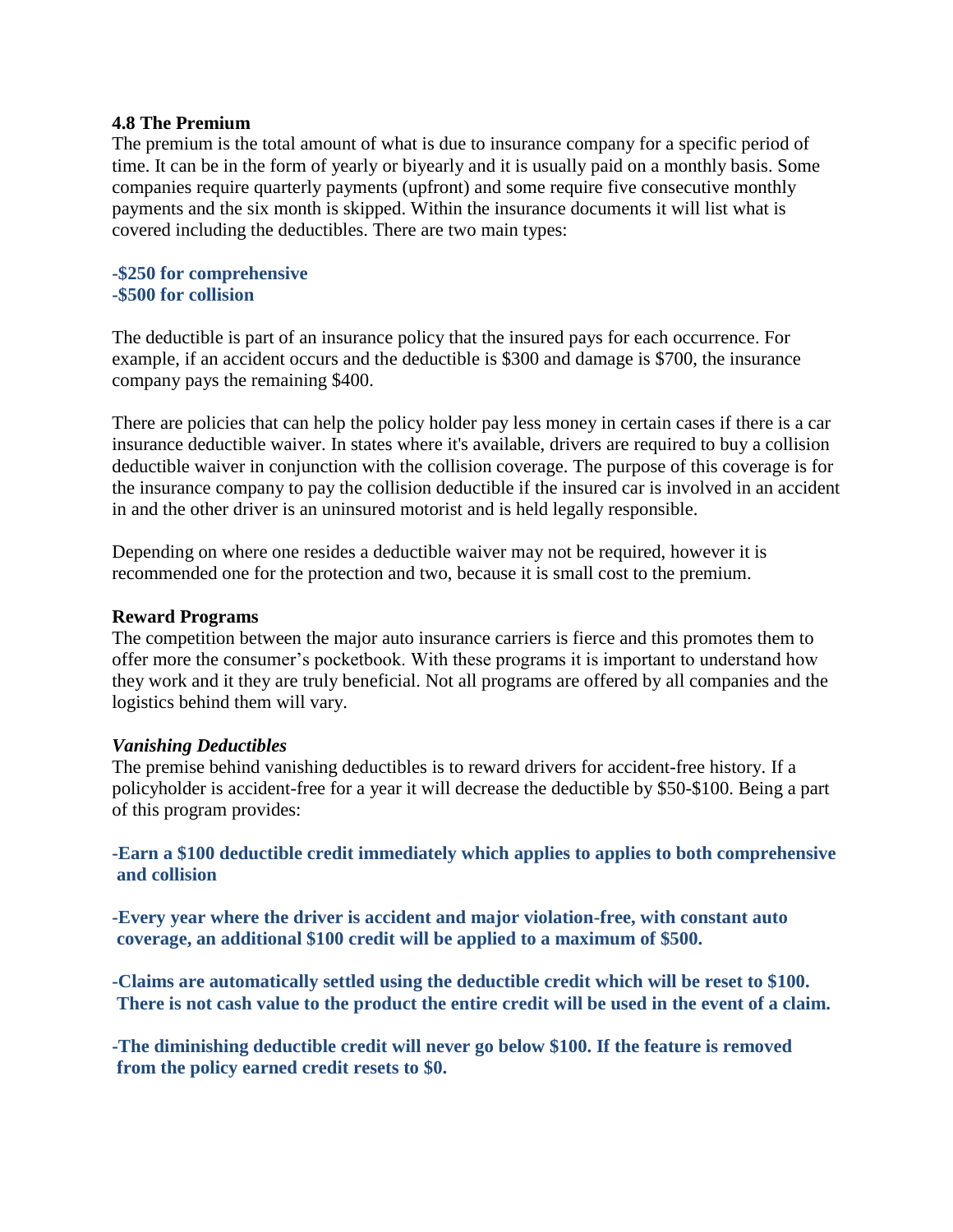The benefits of this program is that it reduces out of pocket expense and there is always at minimal a \$100 deductible credit. Partnered with loyalty and safe driving this reduces deductibles opening the door to raise deductibles because the credit offsets the amounts. For example, take a driver who has earned \$500 in vanishing deductible and \$100 in other deductible discounts:

| <b>Deductible</b><br>Vanishing |  | <b>Other Discounts</b>                    | Balance |  |
|--------------------------------|--|-------------------------------------------|---------|--|
|                                |  | --------------------- <del>-</del> ------ |         |  |

In the above chart the driver technically has a \$100 surplus and could raise the deductible to \$600 thereby lowering the premium to save money and is not burdened with a deductible in the event of an accident.

The caveat to this program is that the coverage needs to be requested and the full details need to be assessed first before getting excited about the advertising pitch. The other piece to the pie is that it is an added cost to the premium. This cost ranges depending how many full coverage vehicles are on the entire policy. The cost is small however it may be practical depending on the driver's needs. Take the example below:

|             | <b>Program Cost</b> Total Year Credit in the First Year |  |  |
|-------------|---------------------------------------------------------|--|--|
| \$7 monthly |                                                         |  |  |

In this scenario it costs \$84 for a \$100 credit that may never be used considering the odds of getting into a car accident is low. More than likely saving money in long haul is the better choice if the means are there to pay for a deductible out of pocket.

## *Accident Forgiveness*

If a policyholder is not in an at-fault accident, the rates will not go up. One accident is allowed every three years per driver.

## *Minor Violation Forgiveness*

A minor violation ticket won't increase rates. One incident is allowed every three years per driver.

## *Safe Driving Bonus*

For every six months of accident-free driving, the policyholder can earn a safe driving bonus check based on a percentage of the premium.

## *Loyalty Rewards*

This is automatic coverage where rewards increase over time. The first level is for unlimited small accident forgiveness and the second level is for a young driver discount, continuous insurance discount and large accident forgiveness.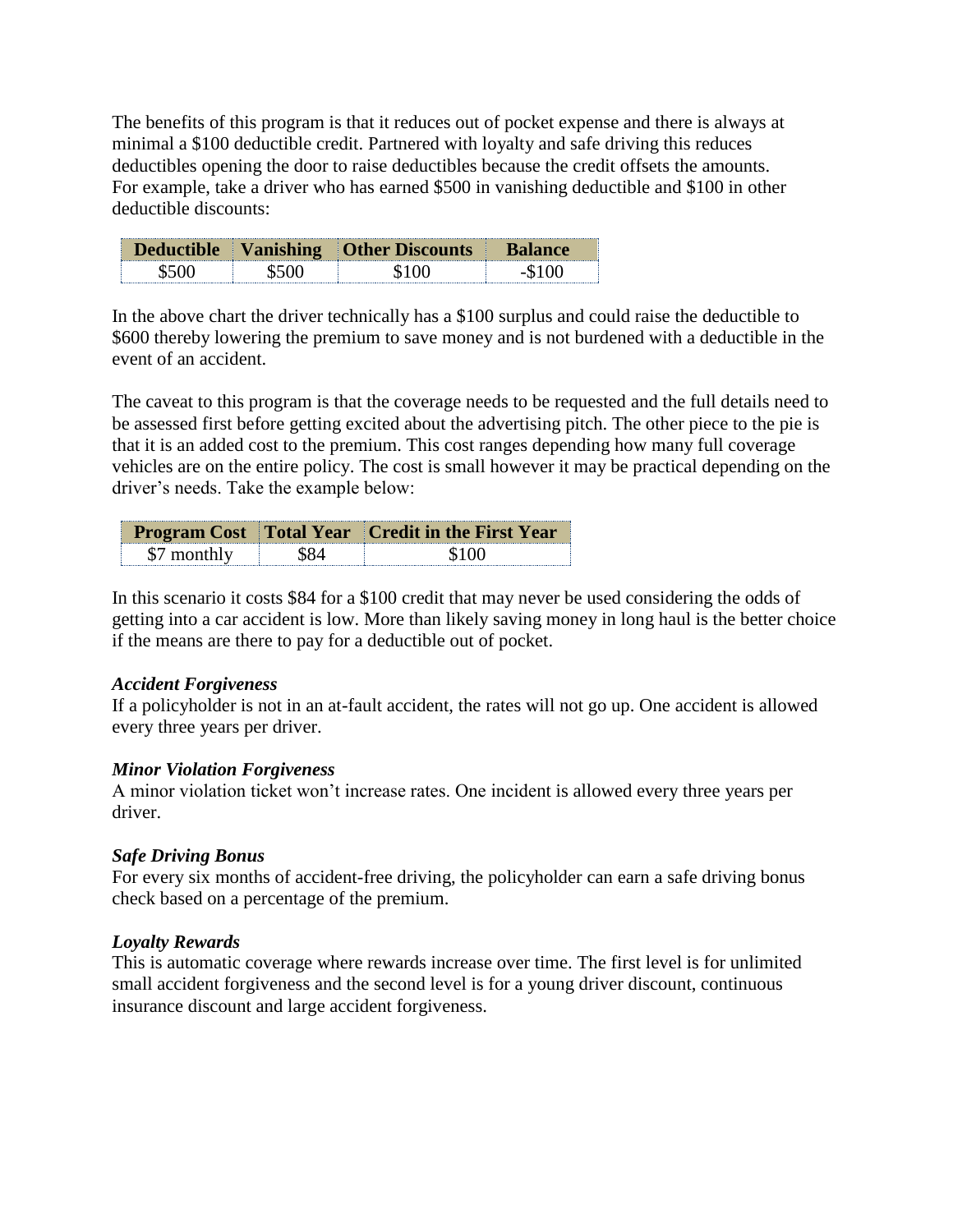### **4.9 Reducing the Premium**

The most obvious things to lower a premium are to maintain a clean driving record and credit report. This is especially important, as auto insurance can be one of the largest items in the budget each month. Therefore, a little research can go a long way.

## Check your vehicle's rating:

Insurers charge more for cars with high claim rates, no matter how good the driving record of the owner is. This varies but some charge less for collision and comprehensive coverage on models that score well for safety and durability, but add surcharges for others. The rate variations may reflect repair costs, accident frequency, theft losses and other factors. Think of it this way: if a car is more likely to be stolen than other vehicle the insuring company's risk increases and do will the premium.

Consider checking the details about a vehicle before purchasing it. This can be accomplished by checking with the state government to find out where ratings on vehicles are kept or an insurance agent may be able to do this. Another avenue is to check with the Insurance Institute for Highway Safety and the Highway Loss Data Institute for crash/loss data. Regardless, obtaining quotes on vehicles is free of charge.

## Insure all cars and other policies with the same company:

This is referred to as a *"multi-car discount."* (Insurers will give a price break when two or more cars covered by the same policy as well as having homeowner's insurance possibly renter's insurance) with the same company.

## **4.10 Asking for the Discounts**

Often discounts are available and the major companies are good about asking the pertinent questions to obtain the best rate; this is due to fierce competition in the marketplace. Even when dealing with a forthright agent, be sure to ask questions:

-Good/Safe driver discounts for those with a clean history

-Seat belt discount for those who wear their seatbelt

-Affiliation with certain colleges or universities

-Having an anti-theft system installed on your vehicle

## **Raising deductibles**

Check to see how much coverage you have on the policy. The higher the deductibles you carry the less the premium should be. There can be a noticeable difference between a \$250 and \$1,000 deductible. If raising the deductible would save you \$200-\$500 every couple of years, would you do it? If you have little or no claims history, you may want to consider doing it. The caveat is that you need to be able to afford the higher deductible if it is ever called upon. Either way your insurance agent can give you the differences in your premium so that you can make the right decision.

### *Policy Changes*

Deductibles and coverage amounts can be changed anytime as insurance is prepaid. Your policy will adjust accordingly.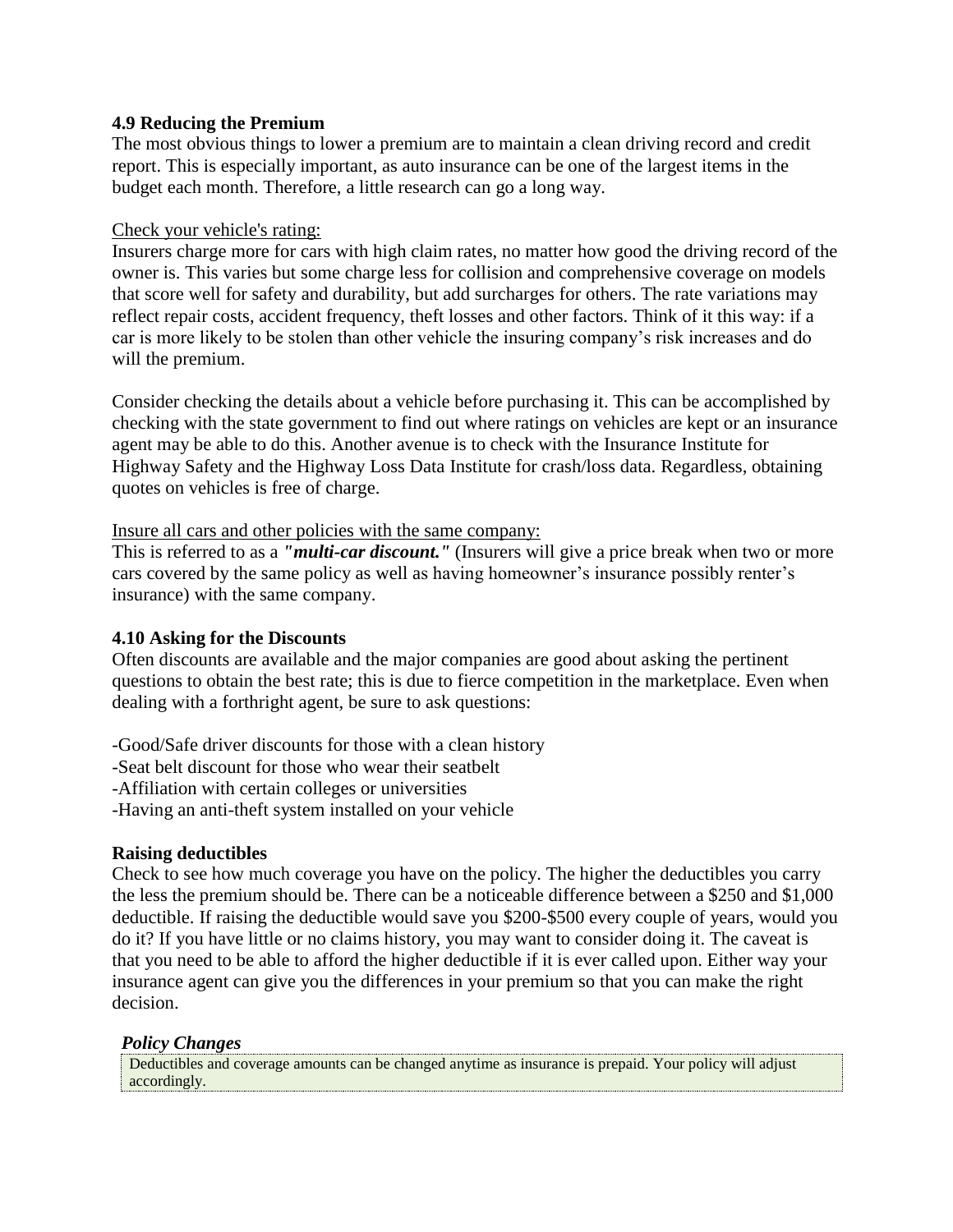#### **Reducing the coverage on an old car**

Think of dropping comprehensive and collision coverage if you drive an older vehicle. Think of it this way: the insurance company won't pay more to fix a car than it's worth so why have coverage for it? This can really knock down the cost of your premium and you pocket the savings.

When the car eclipses four years in age it is time to monitor this path. The difference will be determined based on the value of the vehicle. If you have a five-year-old Mercedes and sevenyear-old Kia there is a big difference. A good way to determine value is to consult used-car price guides and research the general market. (Search for "car pricing guides" on the Internet)

### **Manage Teenager's Driving**

The younger drivers pay much more in insurance cost than other groups because statistically they have more accidents. In time, the rates will drop as the teen becomes an adult and reaches and certain age barriers. Common ways to combat the cost are:

-Have the parent be the principal driver of the vehicle

- -Obtain a discount if the child's grade point average is a B or higher (if applicable)
- -Young drivers may also get discounts for completing an approved driver-training course
- **-**Parents of students who spend part of the year at a school and a number of miles from home may get a break as the child does not have access to the vehicle

### **4.11 Factoring the Premium Payment in the Budget**

The premium payments can vary between auto insurance companies with the most common method being the monthly cycle which usually requires an upfront portion. This money initiates coverage for the policyholder as auto insurance has to be billed upfront as opposed to paying for a service after the fact.

Other payment plans have drivers pay the complete premium upfront often for a six-month period and by doing that a discount may be offered. Another payment plan is the skip-month. For example, the insurance company XYZ quotes a premium of \$630 for 6 months and they take payments for the first five months and the sixth is a bye-month.

### **-January through June**  $\rightarrow$  **\$630 / 6 = \$105 per month**

### **-Per Premium**  $\rightarrow$  **630 / 5 = \$126 per month (\$21 per month shortage)**

### **-July through December**  $\rightarrow$  **\$630 / 6 = \$105 per month**

Being that June is a skip payment the budgeted \$105 will go into the Supplemental account will feed the future months' shortage.